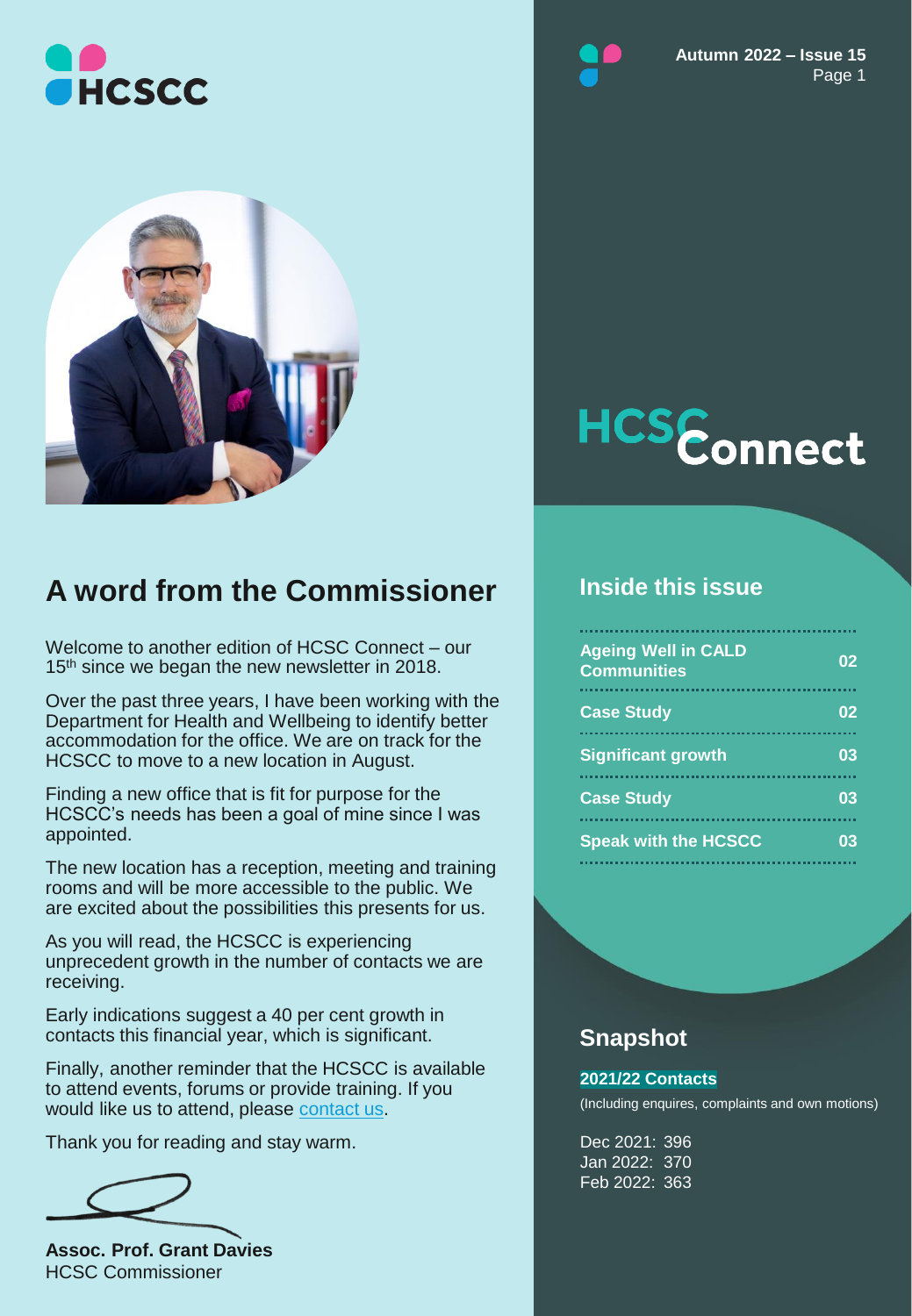# **Ageing Well in CALD Communities**

The [Multicultural Communities Council](https://www.mccsa.org.au/)  [of South Australia i](https://www.facebook.com/MCCofSA/)n collaboration with the [Office for Ageing Well i](https://www.sahealth.sa.gov.au/wps/wcm/connect/public+content/sa+health+internet/about+us/department+for+health+and+wellbeing/office+for+ageing+well/office+for+ageing+well)s delivering the Ageing Well in CALD Communities project to four communities in 2022 – Indonesian, Korean, Spanish speaking and Coptic Egyptian.

This education and awareness-raising program aims to safeguard older people from culturally and linguistically diverse backgrounds so that they can live a safe, healthy and independent life.



As part of this program, MCCSA is working towards helping older South Australians, their families and communities to have knowledge and understanding of resources and strategies that support people to age well, safeguard their rights and prevent elder abuse.

The HCSCC was invited to speak to these communities at the Korean Adelaide Presbyterian [Church on Friday, May 13. Our Commissioner attended and spoke about the HCSCC, the Code of](https://www.hcscc.sa.gov.au/code-of-conduct-for-unregistered-health-practitioners/)  Conduct for Certain Health Care Workers and how the HCSCC can assist CALD communities.

The Commissioner also took questions from the floor, particularly about which service providers fall under the Code.

The HCSCC thanks the MCCSA for its kind invitation. If you would like the HCSCC to attend a community event or forum you're hosting, we'd be delighted to [hear from you.](https://www.hcscc.sa.gov.au/contacts/)

"This is an example of how the HCSCC can use a variety of methods to resolve a complaint."

### **Case Study**

The HCSCC received a complaint from a consumer about being transported to a facility while sedated. The consumer alleged they were unaware of the reasons for their transfer.

The HCSCC requested the complaint be handled through a process called facilitated direct resolution (FDR). This allows the consumer and service provider to resolve the complaint, but the HCSCC is informed of the outcomes.

Following FDR, the consumer remained dissatisfied and the HCSCC decided to conciliate the complaint. Both the consumer and service provider were satisfied with the outcome of the conciliation. This is an example of how the HCSCC can use a variety of methods to resolve a complaint.